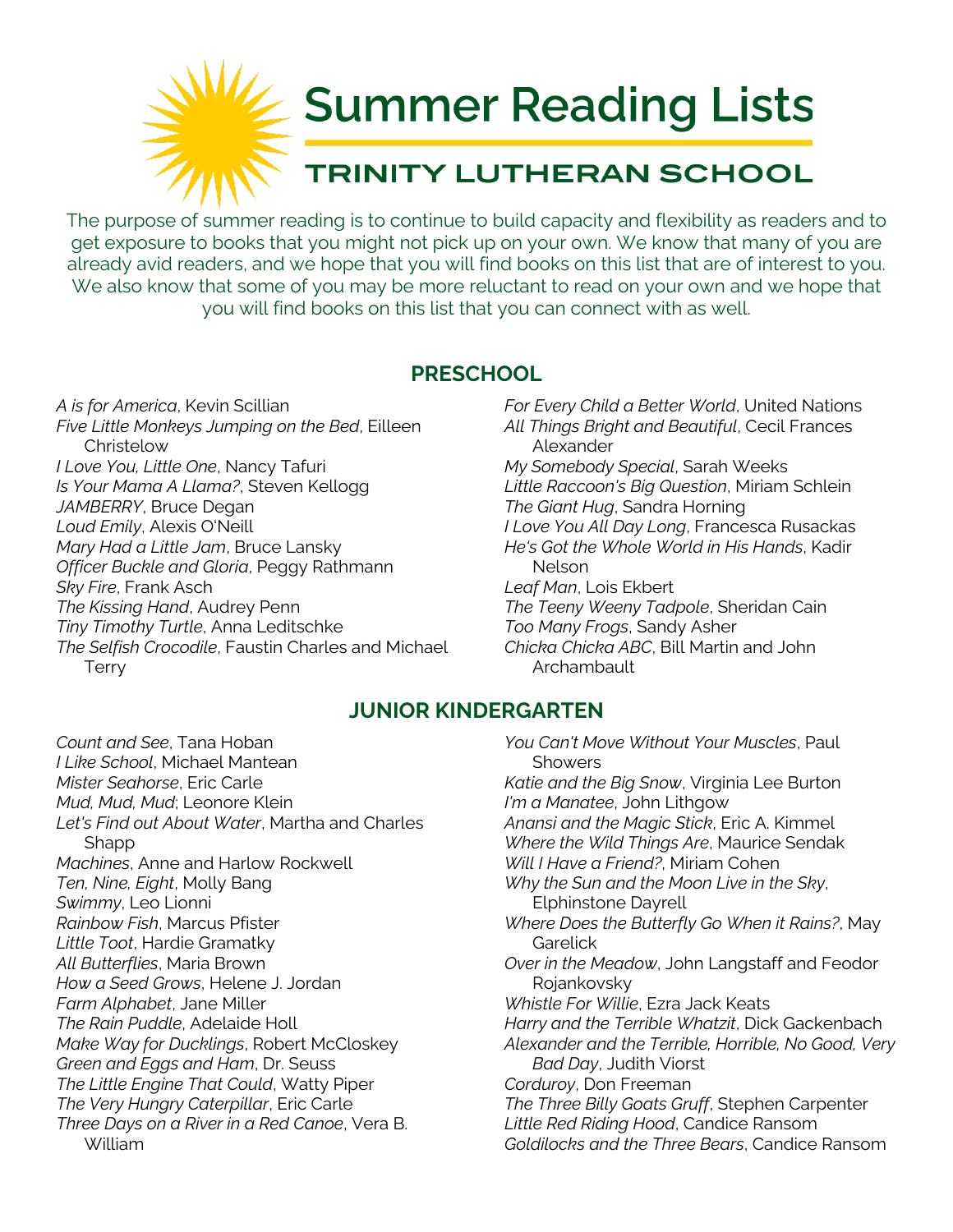## **KINDERGARTEN**

*Astronauts Are Sleeping*, Natalie Standiford *The Chicken Sisters*, Laura Joffe Numeroff *The Leaf Men*, William Joyce *Market Day*, Eve Bunting *Mouse Mess*, Linnea Asplind Riley *My Many Colored Days*, Dr. Seuss *Zin! Zin! Zin! A Violin*, Lloyd Moss *Visiting the Art Museum*, Laurene Krasny Brown *Swimmy*, Leo Lionni *A Bad Case of Stripes*, David Shannon *Anansi the Spider*, Gerald McDermott *Millions of Cats*, Wanda Gag *There Was an Old Lady Who Swallowed a Fly*, Simms Taback *The Story of Ferdinand*, Munro Leaf *Don't Let the Pigeon Drive the Bus!*, Mo Willems *What Do You Do With an Idea?*, Kobi Yamada *Mouse Count*, Ellen Stoll Walsh *Skippyjon Jones*, Judy Schachner *The Napping House*, Audrey Wood *Pete the Cat*, James Dean *Iggy Peck, Architect*, Andrea Beatty *We Don't Eat Our Classmates* by Ryan T. Higgins *Leave Me Alone!* by Vera Brosgol *Hey, Water!* by Antoinette Portis *I Don't Want to Be a Frog* by Dev Petty *The Lion & the Mouse* by Jerry Pinkney

*Ten on a Twig* by Lo Cole *Grumpy Monkey* by Suzanne Lang *I Am Enough* by Grace Byers *What Color Is Night?* by Grant Snider *Locomotive* by Brian Floca *Shh! We Have a Plan* by Chris Haughton *The Gingerbread Cowboy* by Janet Squires *The Word Collector* by Peter H. Reynolds *One Tiny Turtle* by Nicola Davies *The Adventures of Beekle* by Dan Santat *Last Stop on Market Street* by Matt de la Peña *Pink Is for Boys* by Robb Pearlman *Tiger vs. Nightmare* by Emily Tetri *The Way Home in the Night* by Akiko Miyakoshi *The Seven Silly Eaters* by Mary Ann Hoberman *Ish* by Peter H. Reynolds *Good Night, Gorilla* by Peggy Rathmann *Steam Train, Dream Train* by Sherri Duskey Rinker *Goodnight Already!* by Jory John *Jabari Jumps* by Gaia Cornwall *Wolf in the Snow* by Matthew Cordell *Over the Hills and Far Away: A Treasury of Nursery Rhymes* by Elizabeth Hammill *The Doctor with an Eye for Eyes: The Story of Dr. Patricia Bath* by Julia Finley Mosca *Finding Winnie: The True Story of the World's Most Famous Bear* by Lindsay Mattick

#### **FIRST GRADE**

*Alexander and the Terrible, Horrible, No Good, Very Bad Day*, Judith Viorst *Caps for Sale: A Tale of a Peddler, Some Monkeys, and Their Monkey Business*, Esphyr Slobodkina *Freckle Juice* by Judy Blume *Make Way for Ducklings* by Robert McCloskey *There's an Alligator Under My Bed* by Mercer Mayer *Ten Apples Up On Top!* by Dr. Seuss *The True Story of the Three Little Pigs* by Jon Scienszka *The Rooster Who Would Not Be Quiet*, Carmen Agra *The Night Before First Grade*, Natasha Wing *The Book Hog* by Greg Pizzoli *The Boy Who Loved Words* by Roni Schotter *There is a Bird on Your Head!* by Mo Willems *Ramona the Pest* by Beverly Cleary *Diary of a Wombat* by Jackie French *Little Cliff's First Day of School* by Clifton L **Taulbert** *The Hundred Dresses* by Eleanor Estes

*Hot Hot Hot* by Neal Layton *Tuesday* by David Wiesner *365 Penguins* by Jean Luc Fromental *Diary of a Worm* by Doreen Cronin *Uneversaurus* by Aidan Potts *Water Boy* by David McPhail *The Dot* by Peter H Reynolds *When Sheep Cannot Sleep* by Satoshi Kitamura *When Will I Read?* by Miriam Cohen *Green Eggs and Ham* by Dr. Seuss *And I Mean It, Stanley* by Crosby Bonsall *The Grouchy Ladybug* by Eric Carle *Brown Bear, Brown Bear* by Bill Martin *Where the Wild Things Are* by Maurice Sendak *Sheep in a Jeep* by Nancy Shaw *Knuffle Bunny* by Mo Willems *Morris the Moose* by Bernard Wiseman *How do Dinosaurs Say Goodnight?* by Jane Yolen *Bats at the Beach* by Brian Lies *Cloud Tea Monkeys* by Mal Peet *How to Clean a Hippopotamus* by Robin Page *The Retired Kid* by John Agee *Press Here* by Herve Tullet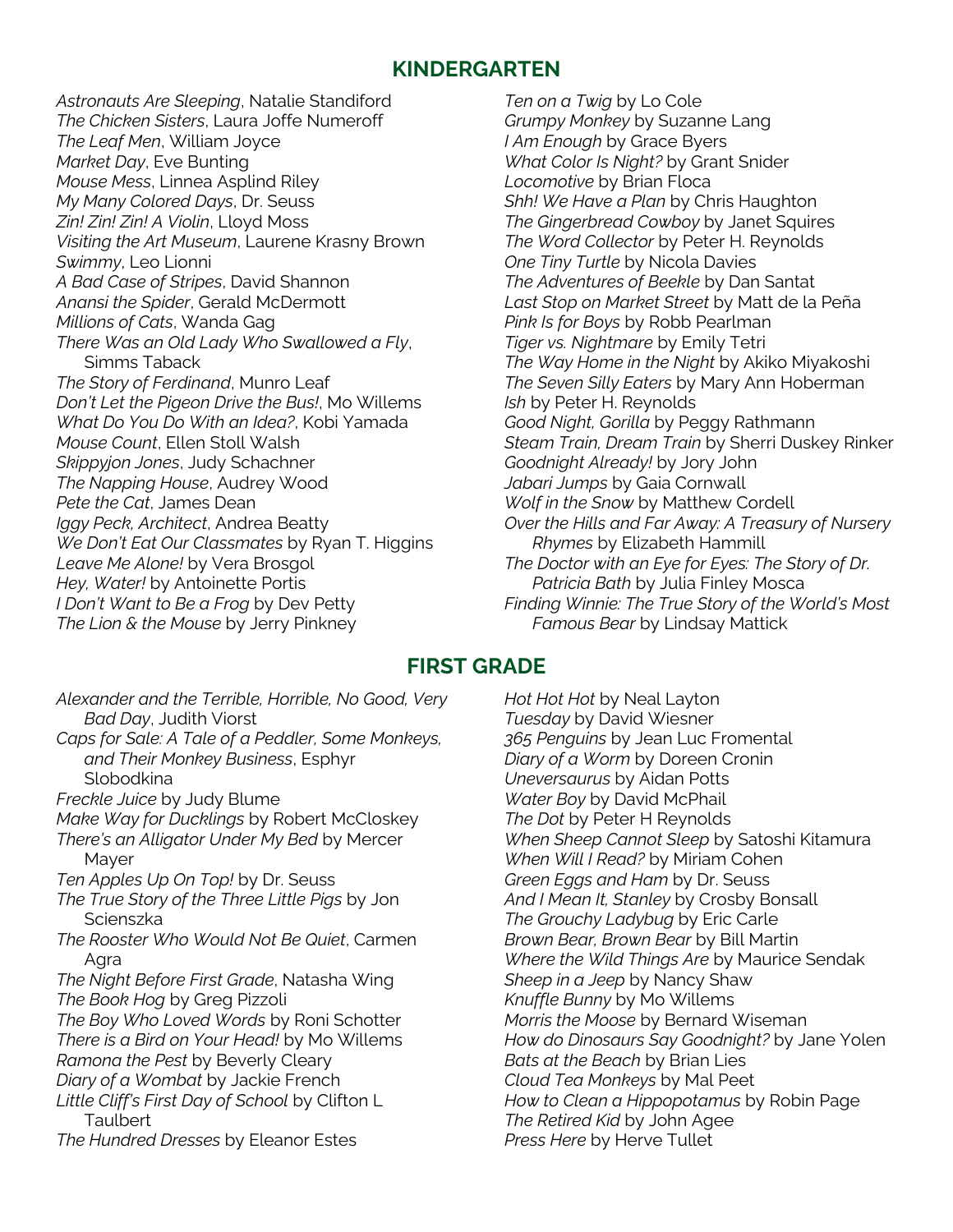## **SECOND GRADE**

*Double Bass Blues* by Andrea J. Loney *Rosie Revere, Engineer* by Andrea Beaty *Charlotte's Web* by E B White *If I Built a Car by Chris Van Dusen Once Upon a Cool Motorcycle Dude* by Kevin O'Malley *Could You? Would You?* by Trudy White *Once Upon a Time* by Niki Daly *Mr. Popper's Penguins* by Richard Atwater *Dear Max* by Sally Grindley *Duck for President* by Doreen Cronin *Roger the Jolly Pirate* by Brett Helquist *The Worst Witch* by Jill Murphy *Jumanji* by Chris Van Allsburg *Julian, Secret Agent* by Ann Cameron *Brundibar by Tony Kushner Race of the Birkebeiners* by Lise Lunge-Larsen *Gator Gumbo* by Candace Fleming *How to Save Your Tail* by Mary Hansen *Science Verse* by Jon Scieszka *What Presidents are Made of* by Hanoch Piven

*Shipwreck at the Bottom of the World* by Jennifer Armstrong *Owl Moon* by Jane Yolen *Bartholomew and the Oobleck* by Dr Seuss *Actual Size* by Steve Jenkins *Flat Stanley* by Jeff Brown *The Giving Tree* by Shel Silverstein *The Great Kapok Tree* by Lynne Cherry *You Can't Eat Your Chicken Pox, Amber Brown* by Paula Danziger *Mr. Pants* by Scott McCormick *Captain Underpants* by Dav Pilkey *13 Story Treehouse* by Andy Griffiths *My Big Fat Zombie Goldfish* by Mo O'Hara *Never Girls* by Kiki Thorpe *Zita the Spacegirl* by Ben Hatke *Galaxy Zack* by Ray O'Ryan *The Notebook of Doom* by Troy Cummings *Cam Jansen* by David A. Adler *Stink* by Megan McDonald *A Bargain for Frances* by Russell Hoban *Life Doesn't Frighten Me* by Maya Angelou

# **THIRD GRADE**

*The Best School Year Ever*, Barbara Robinson *The BFG*, Roald Dahl *Brother Eagle, Sister Sky*, Susan Jeffers *Encyclopedia Brown, Boy Detective*, Donald J. Sobol *Go Free or Die, A Story About Harriet Tubman*, Jeri Ferris *How to Eat Fried Worms*, Thomas Rockwell *The Keeping Quilt*, Patricia Polacco *Miss Nelson Is Missing!* by Harry Allard *Ramona Quimby, Age 8*, Beverly Cleary *Sarah, Plain and Tall*, Patricia MacLachlan *Walking the Road to Freedom*, Jeri Ferris *What Are You Figuring Now? A Story About Benjamin Banneker*, Jeri Ferris *Muggie Maggie*, Beverly Cleary Dark Emperor and Other Poems of the Night by Joyce Sidman *Babe* by Dick King-Smith *The Adventures of Paddington* by Michael Bond *The Penderwicks* by Jeanne Birdsall *The World According to Humphrey* by Betty Birney *Bad to the Bone* by Lucy Nolan *The Magic Thief* by Sarah Prineas *Crenshaw* by Katherine Applegate

*The Man Who Walked Between the Towers* by Mordicai Gerstein *Each Kindness* by Jacqueline Woodson *Diary of a Wimpy Kid* by Jeff Kinney *Big Nate* by Lincoln Pierce *Wayside School* by Louis Sachar *Spiderwick Chronicles* by Tony DiTerlizzi and Holly Black *The Familiars* by Adam Jay Epstein *The Twits* by Roald Dahl *Alvin Ho* by Lenore Look *Henry's Freedom Box* by Ellen Levine *Mufaro's Beautiful Daughters* by John Steptoe *The Legend of Spud Murphy* by Eoin Colfer *Little Wolf's Book of Badness* by Ian Whybrow *Canned* by Alex Shearer *From the Mixed-Up Files of Mrs. Basil E Frankweiler* by E L Konigsburg *Ghost Hunters* by Cornelia Funke *Fantastic Mr. Fox* by Roald Dahl *Muggie Maggie* by Beverly Cleary *The Boxcar Children* by Gertrude Chandler **Warner** *The Chocolate Touch* by Patrick Catling *Amelia Bedelia* by Peggy Parrish & Fritz Seibel *The Tale of Despereaux* by Kate DiCamillo *James and the Giant Peach* by Roald Dahl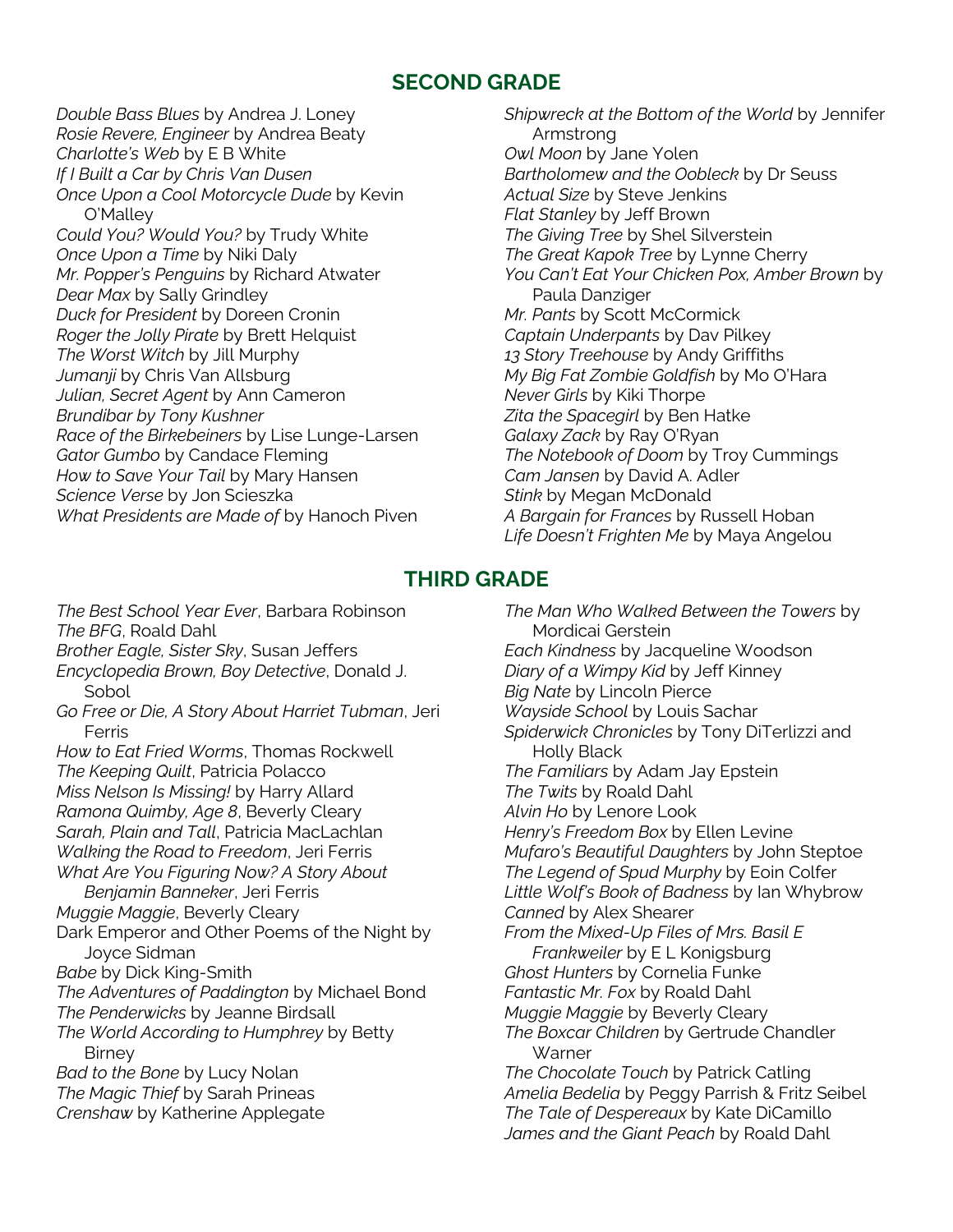## **FOURTH GRADE**

*Tales of a Fourth Grade Nothing*, Blume *Woods Runner*, Gary Paulsen *Flush*, Carl Hiaasen *Moo*, Sharon Creech *Wishtree*, K. Applegate *Harris and Me*, Gary Paulsen *The Hero Two Doors Down*, Sharon Robinson *The Amazing Flight of Darius Frobisher*, Bill Harley *The Friendship War*, Andrew Clement *Bob*, W. Mass & R. Stead *Indian No* More, Charlene Willing McManis *Wings of Fire* series by Tui T Sutherland *Fables*, Arnold Lobel *The Phantom Tollbooth*, Norton Juster *Harry Potter and the Sorcerer's Stone*, JK Rowling *Alice's Adventures in Wonderland*, Lewis Carroll *The Wild Robot*, Peter Brown *Percy Jackson* series by Rick Riordan *Serafina and the Black Cloak* by Robert Beatty *Six Dots* by Jen Bryant *Fortunately, the Milk* by Neil Gaiman *George's Marvellous Medicine* by Roald Dahl *The Witches* by Roald Dahl

*Warren the 13th and the All-Seeing Eye*, Tania Del Rio *Little House on the Prairie* by Laura Ingalls Wilder *The Magnificent Lizzie Brown and the Ghost Ship*  by Vicki Lockwood *A Boy Called Dickens* by Deborah Hopkinson *The Little Prince* by Antoine de Saint-Exupéry *The Jungle Book* by Rudyard Kipling *The Peculiar* by Stefan Bachmann *The Mouse with the Question Mark Tail* by Richard Peck *Inside Out and Back Again* by Thanhha Lai *Real Friends* by Shannon Hale *The Right Word* by Jen Bryant *The Quilt Walk* by Sandra Dallas *Extraordinary* by Miriam Spitzer Franklin *Liberty Porter, First Daughter* by Julia DeVillers *Frindle* by Andrew Clements *The Girl with the Glass Bird* by Esme Kerr *D'Aulaires' Book of Greek Myths* by Ingri d'Aulaire and Edgar Parin d'Aulaire *Ophelia and the Marvelous Boy* by Karen Foxlee *Woundabout* by Lev Rosen

## **FIFTH GRADE**

*I Can Make This Promise* by Christine Day *The Red Tree* by Shaun Tan *A Wrinkle in Time* by Madeleine L'Engle *The One and Only Ivan* by Katherine Applegate *Maniac Magee* by Jerry Spinelli *Pippi Longstocking* by Astrid Lindgren *Series of Unfortunate Events* by Lemony Snicket *Coraline* by Neil Gaiman *The Borrowers* by Mary Norton *Treasure Island* by Robert Louis Stevenson *The Wonderful Wizard of Oz* by L Frank Baum *Bridge to Terabithia* by Katherine Paterson *Wonder* by RJ Palacio *Descendants* series by Melissa de la Cruz *The Chronicles of Narnia* series by CS Lewis *A Long Walk to Water* by Linda Sue Park *The Tapper Twins* by Geoff Rodkey *The Water and the Wild* by KE Ormsbee *The Indian in the Cupboard* by Lynne Reid Banks

*Just My Luck* by Cammie McGovern *Lost in the Pacific* by Tod Olson *The Mechanical Mind of John Coggin* by Elinor Teele *Miracles on Maple Hill* by Virginia Sorensen *Treasure Hunters* by James Patterson *Skulduggery Pleasant* by Derek Landy *The What on Earth Timeline Collection* by Christopher Lloyd *Stuart Little* by EB White *Call it Courage* by Armstrong Sperry *Garden Princess* by Kristin Kladstrup *Half Upon a Time* by James Riley *Freaky Friday* by Mary Rodgers *The Seventh Wish* by Kate Messner *The Green Ember* by SD Smith *Almost Home* by Joan Bauer *Atlas Obscura* by Joshua Foer *Harry Potter series* by JK Rowling